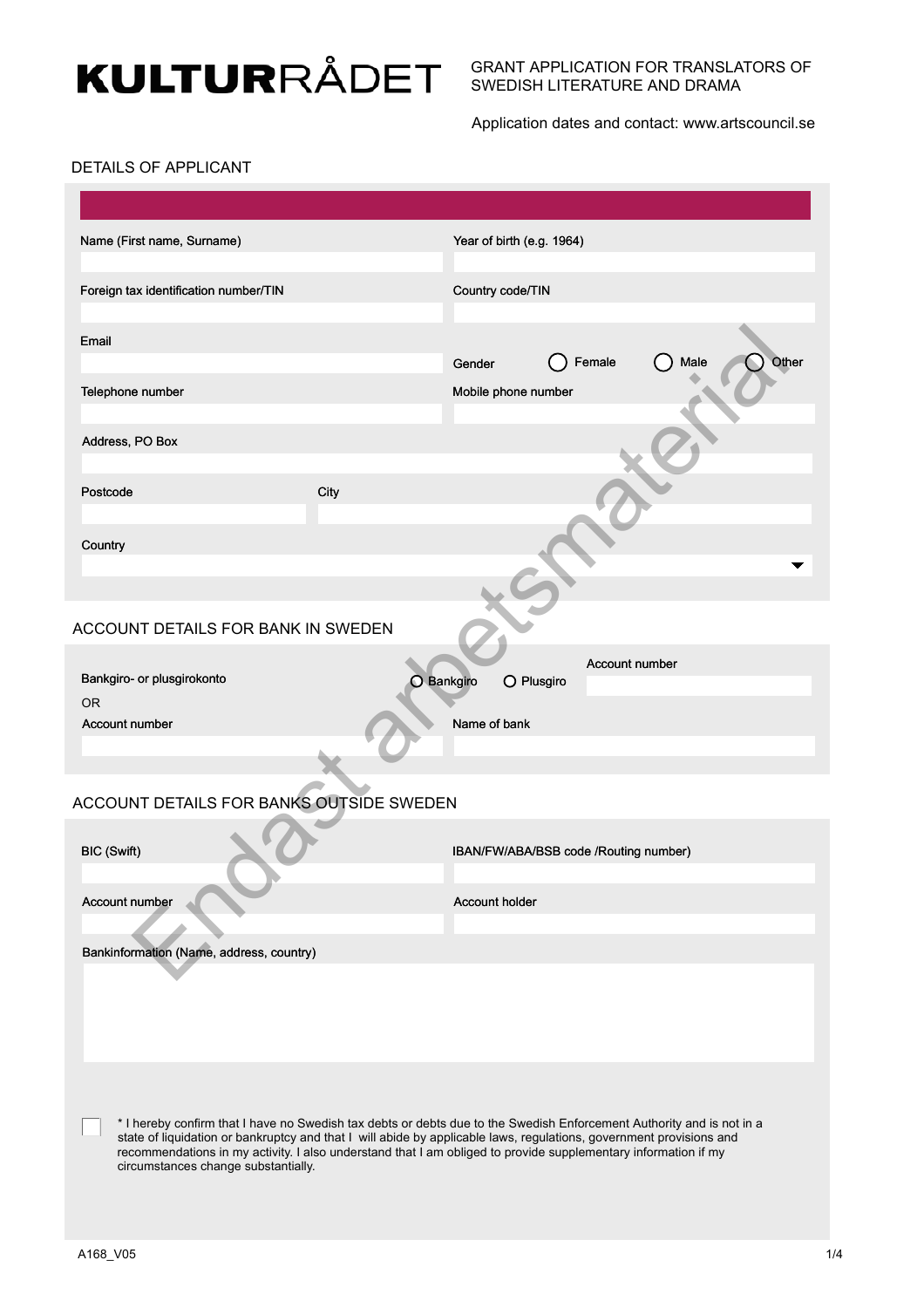

Applicant

## TRANSLATORS GENRES AND LANGUAGES

| Fiction                                                                | Non-fiction | Literature for children and<br>young people                                                                                     |
|------------------------------------------------------------------------|-------------|---------------------------------------------------------------------------------------------------------------------------------|
| Drama                                                                  | Poetry      |                                                                                                                                 |
| Languages you translate into                                           |             |                                                                                                                                 |
|                                                                        |             |                                                                                                                                 |
| INFORMATION ABOUT THE ACTIVITY                                         |             |                                                                                                                                 |
| Destination city                                                       |             | <b>Destination country</b>                                                                                                      |
|                                                                        |             |                                                                                                                                 |
| Planned start date                                                     |             | Planned end date                                                                                                                |
| Also state the number of words to be translated. (Max 1000 characters) |             | Describe the purpose of your travel. For sample translation: State the publishers you will send the sample to and motivate why. |
|                                                                        |             |                                                                                                                                 |
|                                                                        |             |                                                                                                                                 |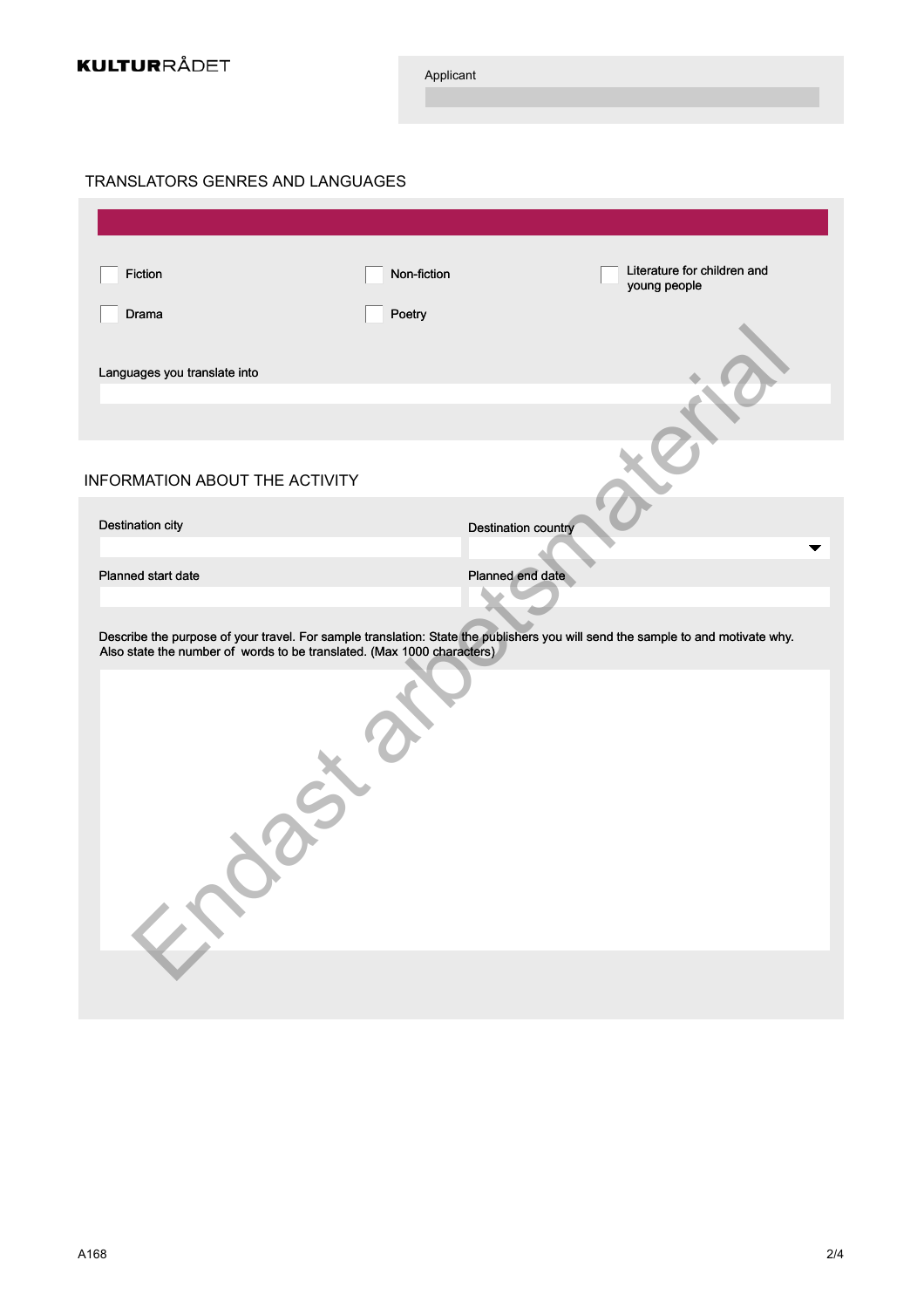Applicant

Jast arbetsmaterial

**CV** 

If CV already has been given to Swedish Arts Council, you do not need to fill in this field

Applicant CV. (Max 3000 characters)